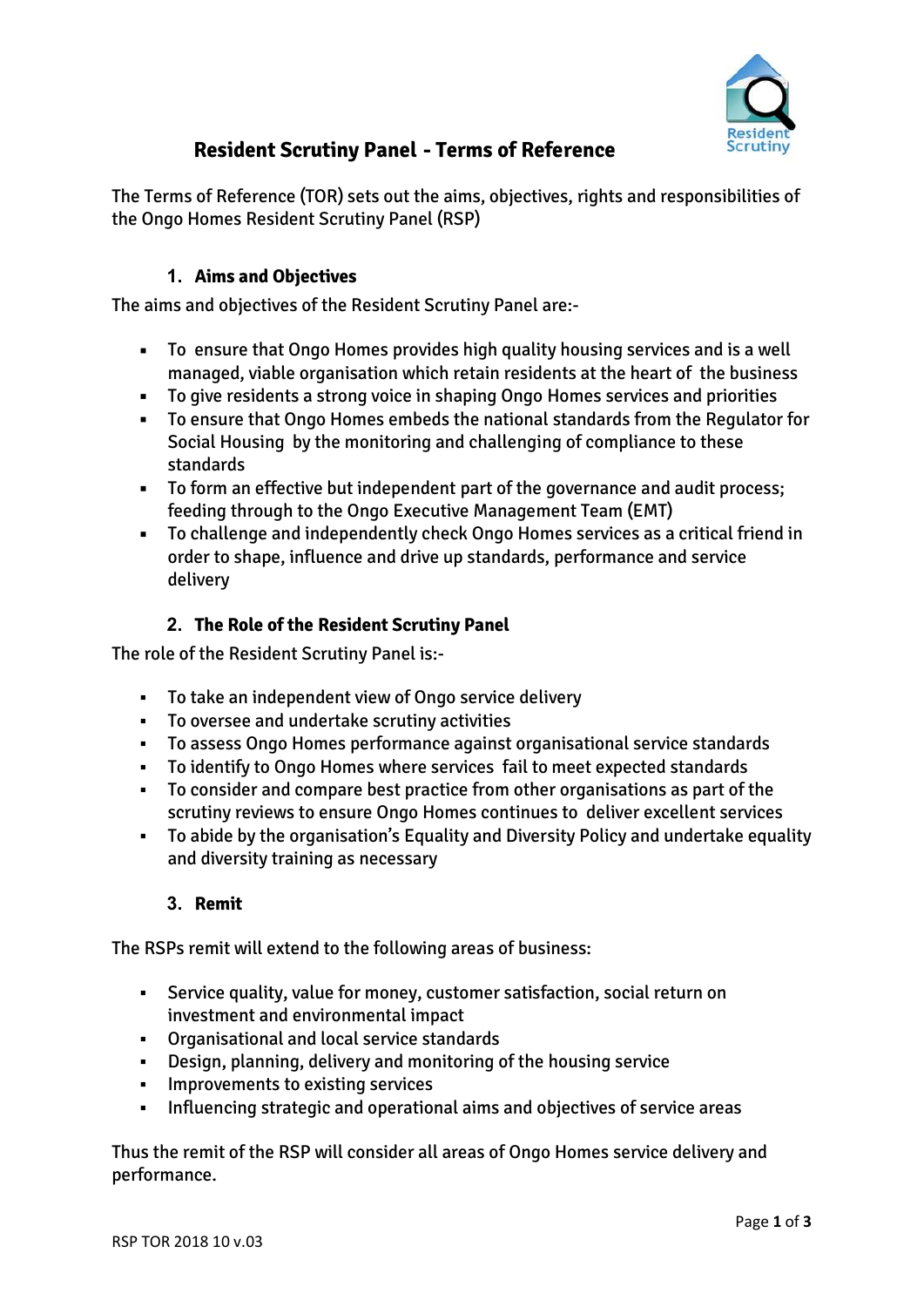The remit is set around a number of core standards. These are:-

- To be accountable to the wider resident body
- To act with transparency and integrity
- To reflect the priorities, needs and aspirations of the Ongo Homes resident base
- To make recommendations based on robust evidence
- To monitor action plans to ensure improvements are realised

#### **4. Accountability to Residents**

The RSP will refer to a wide range of both formal and informal sources of data and intelligence to inform its work programme and priorities. One formal route for residents to bring matters to the attention of the RSP is by raising a 'Request for a Scrutiny Review'. The RSP will then consider if their existing programme of work could be revised to take account of this request

### **5. Membership**

Membership requirements of the Resident Scrutiny panel are as follows:-

- Up to six places will be available for membership
- All residents within the Ongo Homes region are eligible to apply, with the exception of individuals who have broken the Volunteers Code of Conduct, those with court action against them and Tenant Board Members of Ongo Homes and Ongo Partnership
- To be quorate there must always be a majority of Ongo Homes tenants present at the meeting of the RSP
- The RSP can give consideration to the inclusion of independent/or co-opted members in order to achieve greater balance and/or competence
- Successful applicants will be selected from those considered to meet the role profile and person specification following a recruitment process
- Applicants will be interviewed by two people; one being a member of the RSP and one a an Ongo Homes staff member
- There is a requirement that any successful applicant will adopt the terms of reference, volunteer code of conduct, confidentiality agreement and a commitment to undergo training and development as part of their role
- **•** If the membership of the RSP is full, and a waiting list of successful candidates is in place, then a three year Terms of Office will be imposed
- Membership of the RSP will be reviewed annually in line with this TOR. Members who step down at the end of their term of office may be re-selected but will be considered alongside other suitable applicants through the selection and interview process
- An annual appraisal process of individual members will be carried out by an Ongo Homes staff member
- All new RSP members will receive an appropriate induction which includes the assessment of future training and development needs. All members will be provided with the scrutiny panel's new member information handbook